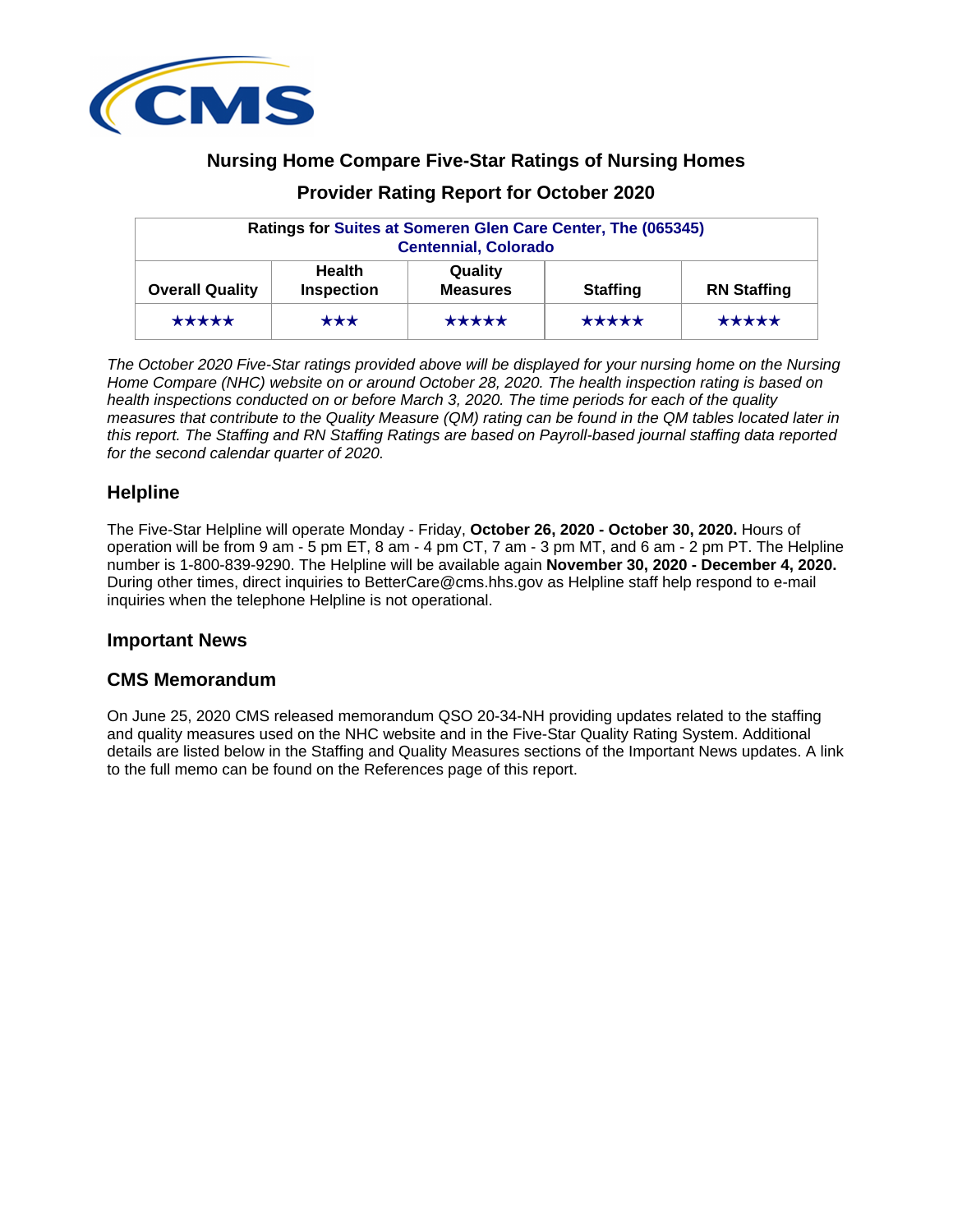## **Important News (continued)**

## **Quality Measures**

### **Minimum Data Set (MDS) information**

CMS waived requirements at 42 CFR 483.20 related to the timelines for completing and submitting resident assessment (MDS) information. This information provides the underlying data used to calculate the QMs reported on the NHC website and used in the Five-Star Quality Rating System. CMS believes that data from resident assessments conducted prior to January 1, 2020, can still be used to calculate QMs. However, CMS is concerned that data from resident assessments conducted after January 1, 2020 were impacted by the waiver and the public health emergency. Therefore, beginning July 29, 2020, QMs based on the data collection period ending December 31, 2019 will be held constant. QMs based on a data collection period prior to December 31, 2019 (e.g., ending September 30, 2019), however, will continue to be updated until the underlying data reaches December 31, 2019. The only measure data updating with the October 2020 refresh are the data used for the short-stay measure, "Rate of Successful Return to Home and Community from a SNF".

### **Skin Integrity Quality Measure**

Beginning with the October 2020 NHC refresh, a new Skilled Nursing Facility (SNF) Quality Reporting Program (QRP) measure, S038.02 "Changes in Skin Integrity Post-Acute Care: Pressure Ulcer/Injury" measure, will replace the current short-stay SNF pressure ulcer measure on the NHC website and in the Five-Star Quality Rating System. The new SNF QRP measure will be listed as "Percentage of SNF Residents with Pressure Ulcers/Injuries that are New or Worsened" on the provider preview reports and on the NHC website.

Links for more information about public reporting of the SNF QRP measures as well as the technical specifications for all of the QMs reported on NHC can be found in the Quality of Resident Care Section on the References page of this report. A link to The Five-Star Quality Rating Technical Users' Guide, which details the rating methodology and includes the scoring cut-points for all of the QMs is also on the References page.

## **Staffing**

### **PBJ Data Submission**

CMS ended the blanket emergency waiver of 42 CFR 483.70(q), and all nursing homes are required to resume submission of staffing data through the PBJ system as required by the regulation. Staffing measures and ratings will be updated in October 2020 based on the Calendar Quarter 2 data submitted by August 14, 2020.

Facilities are able to submit data for Calendar Quarter 1 (January - March) 2020 through the PBJ system until November 14, 2020, which is the Calendar Quarter 3 (July - August) 2020 deadline. Though Calendar Quarter 1 data will not be used to calculate staffing measures or ratings, these data will be posted in a public use file on data.cms.gov.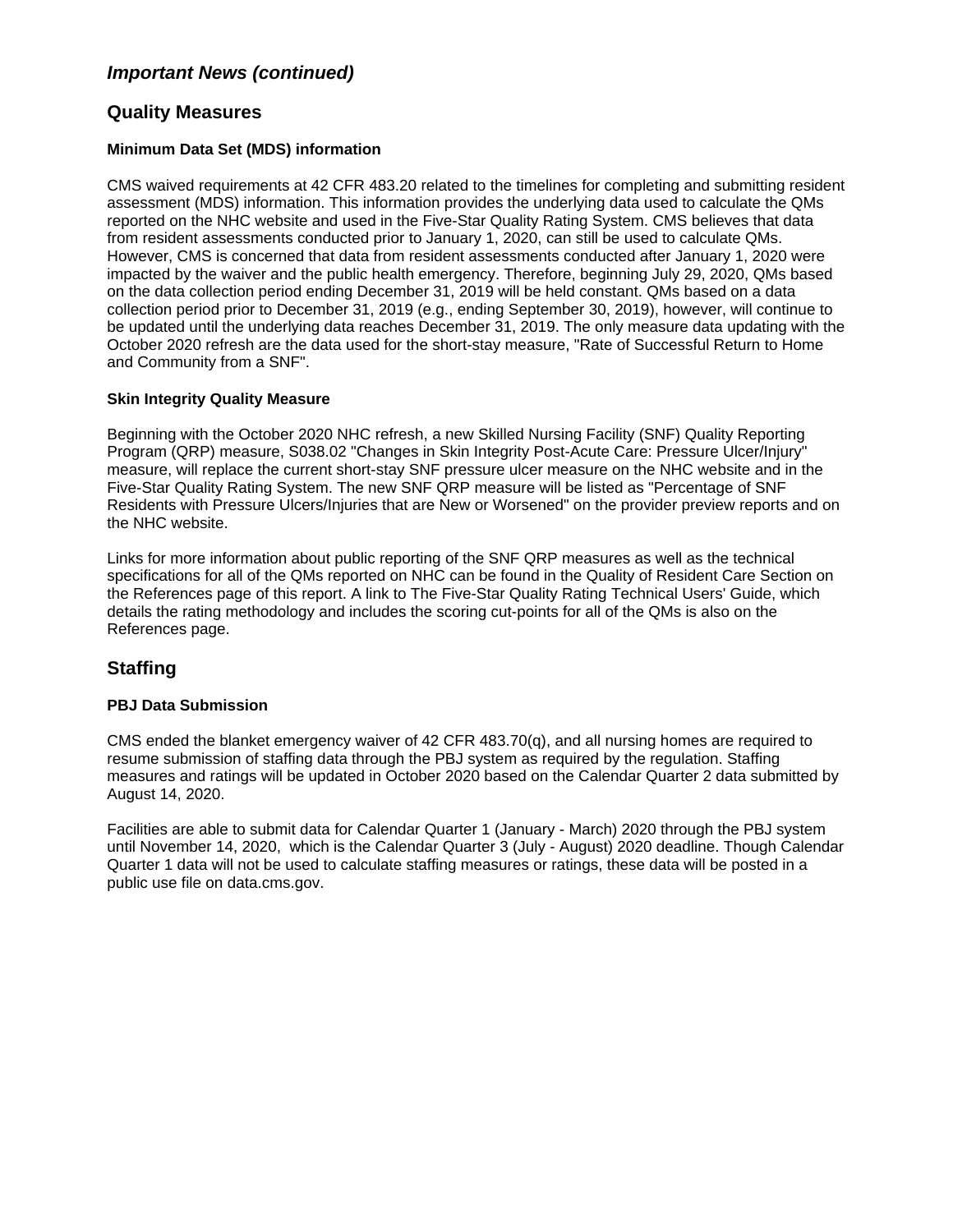## **Important News (continued)**

### **Health Inspections**

In March 2020, CMS announced a new, targeted inspection (i.e. survey) plan designed to help keep nursing home residents safe in the face of the COVID-19 pandemic. The plan called for focused inspections on urgent patient safety threats (called "immediate jeopardy") and infection control. These targeted inspections allow CMS to focus inspections on the most urgent situations, so the agency can get the information it needs to ensure safety, while not getting in the way of patient care.

Due to this change, there has been a great shift in the number of nursing homes inspected, and how the inspections are being conducted. Without action, this would have disrupted the inspection domain of the Five-Star Quality Rating System because many nursing homes that would normally be inspected, will not, thereby over-weighting and impacting the ratings of those facilities that are inspected. This could then potentially mislead consumers. **Since the NHC refresh in April 2020 and until further notice, the health inspection domain of the rating system is being held constant to include only data from surveys that occurred on or before March 3, 2020. Results of health inspections conducted after that date will be posted publicly, but not be used to calculate a nursing home's health inspection star ratings.** These targeted surveys (occurring after March 3, 2020) will be posted through a link in the Spotlight section on the front page of the NHC website as the survey data are finalized and uploaded.

CMS will continue to monitor inspections, including the restarting of certain inspections per CMS memorandum QSO-20-31-ALL (https://www.cms.gov/files/document/qso-20-31-all.pdf). CMS will restart the inspection ratings as soon as possible and will communicate any changes to stakeholders in advance of updating the NHC website.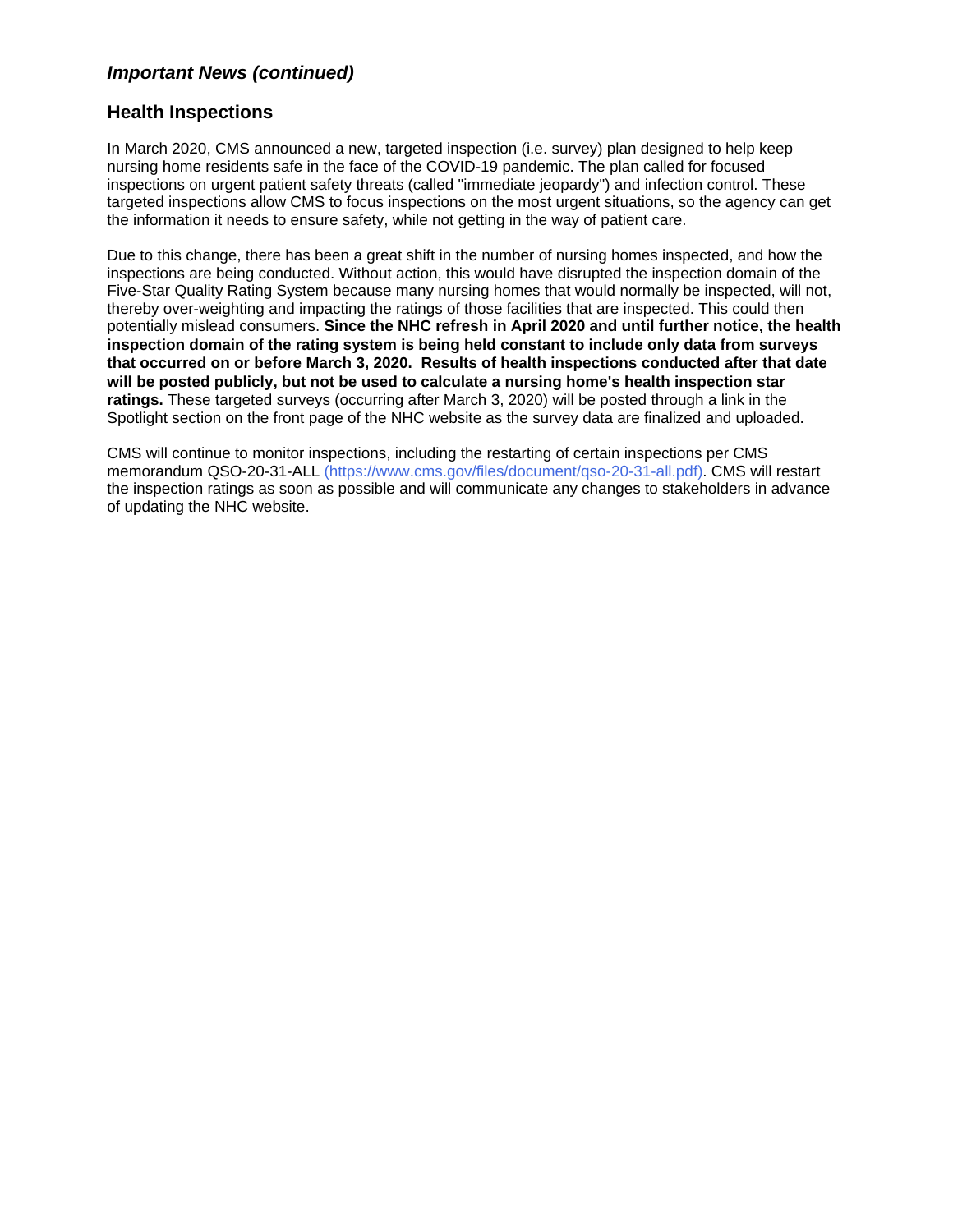## **Health Inspections**

The Five-Star health inspection rating listed on the first page of this report is based on 3 cycles of survey data and 3 years of complaint inspections. Please note that the health inspection rating includes data only from surveys that were conducted on or before March 3, 2020. Surveys conducted after that date are not being used to calculate the health inspection rating at this time. Any new surveys or changes to survey results that were conducted on or before March 3, 2020 that enter the national database will be included in the health inspection rating calculation, potentially causing a change in the health inspection rating for an individual facility. Citations from complaint surveys will not be moving between rating cycles (or dropping out of the calculation) while new health inspections are not being included in the health inspection rating calculation.

### **Your Health Inspection Rating**

Provided below are the survey dates included in the calculation of the Five-Star health inspection rating for your facility. For more detailed information about the deficiencies cited on each survey, please visit: https://data.medicare.gov/data/nursing-home-compare. This website updates on the same day as the Nursing Home Compare website. Any additional revisit points can be found in the 'Provider Info' table at the link provided above.

Health Inspection Rating Cycle 1 Survey Dates:

February 7, 2019

Health Inspection Rating Cycle 2 Survey Dates:

July 6, 2017

Health Inspection Rating Cycle 3 Survey Dates:

### April 7, 2016

Total weighted health inspection score for your facility: 35.3

|        | <b>State-level Health Inspection Cut Points for Colorado</b> |             |             |            |  |  |  |
|--------|--------------------------------------------------------------|-------------|-------------|------------|--|--|--|
| 1 Star | 2 Stars                                                      | 3 Stars     | 4 Stars     | 5 Stars    |  |  |  |
| >94.00 | 49.34-94.00                                                  | 33.34-49.33 | 15.34-33.33 | 0.00-15.33 |  |  |  |

Please note that the state cut points are recalculated each month, but the total weighted health inspection score for your facility is compared to the cut points only if there is a change in your score.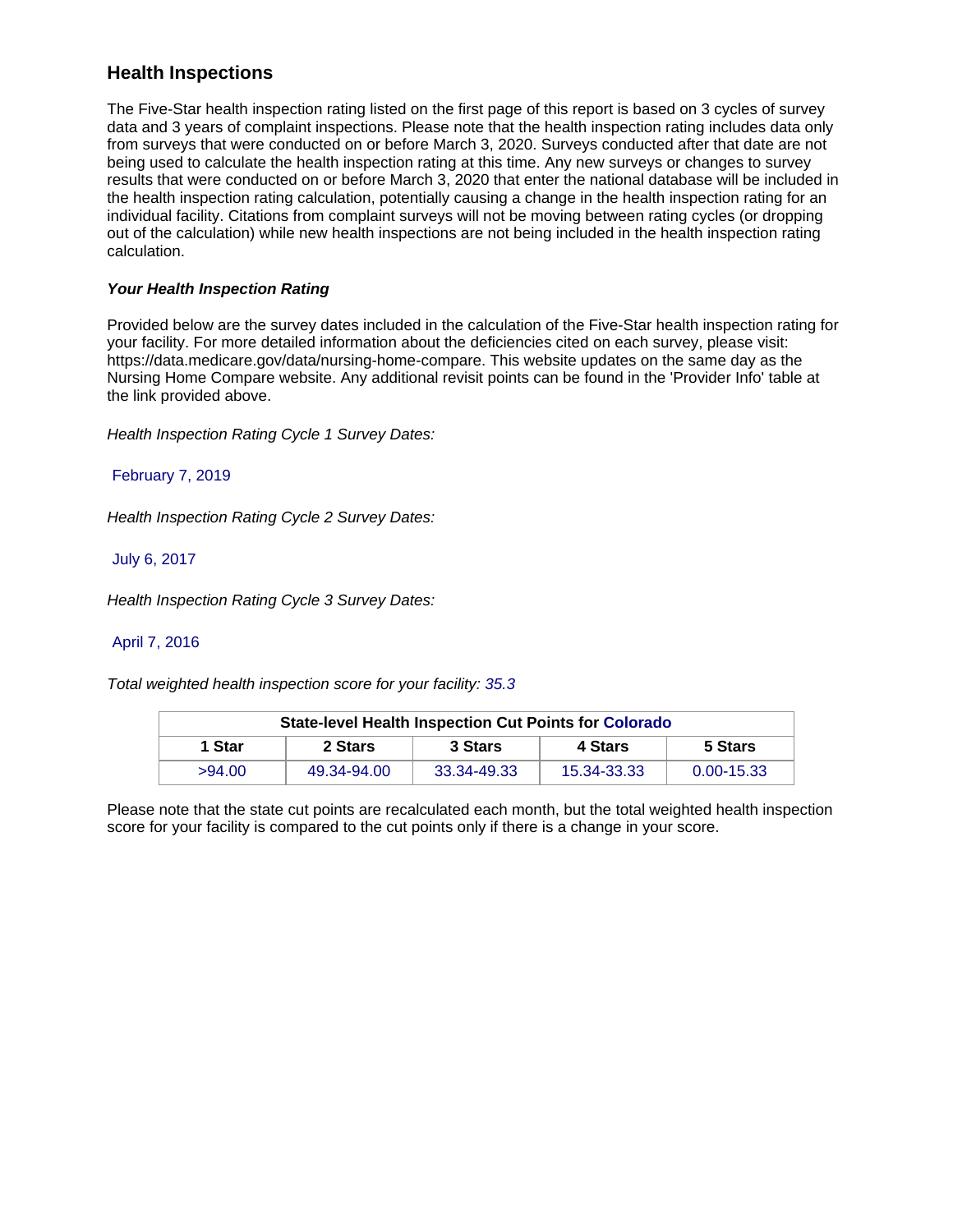### **Long-Stay Quality Measures that are Included in the QM Rating**

|                                                                                            | Provider 065345 |               |               |               |        | <b>CO</b>               | <b>US</b> |        |
|--------------------------------------------------------------------------------------------|-----------------|---------------|---------------|---------------|--------|-------------------------|-----------|--------|
|                                                                                            | 2019Q1          | <b>2019Q2</b> | <b>2019Q3</b> | <b>2019Q4</b> | 4Q avg | Rating<br><b>Points</b> | 4Q avg    | 4Q avg |
| <b>MDS Long-Stay Measures</b>                                                              |                 |               |               |               |        |                         |           |        |
| Lower percentages are better.                                                              |                 |               |               |               |        |                         |           |        |
| Percentage of residents experiencing one<br>or more falls with major injury                | 6.4%            | 3.9%          | 2.5%          | 1.2%          | 3.5%   | 60                      | 3.6%      | 3.4%   |
| Percentage of high-risk residents with<br>pressure sores                                   | 11.5%           | 1.5%          | 1.5%          | 1.5%          | 3.9%   | 80                      | 5.7%      | 7.3%   |
| Percentage of residents with a urinary tract<br>infection                                  | 0.0%            | 2.6%          | 1.2%          | 3.7%          | 1.9%   | 60                      | 2.0%      | 2.6%   |
| Percentage of residents with a catheter<br>inserted and left in their bladder <sup>1</sup> | 0.0%            | 0.0%          | 1.2%          | 2.3%          | 0.9%   | 80                      | 1.8%      | 1.8%   |
| Percentage of residents whose need for<br>help with daily activities has increased         | 9.4%            | 15.5%         | 8.1%          | 10.0%         | 10.7%  | 120                     | 14.2%     | 14.5%  |
| Percentage of residents who received an<br>antipsychotic medication                        | 11.5%           | 15.8%         | 12.3%         | 9.9%          | 12.3%  | 90                      | 14.9%     | 14.2%  |
| Percentage of residents whose ability to<br>move independently worsened <sup>1</sup>       | 14.6%           | 13.1%         | 17.2%         | 12.2%         | 14.3%  | 105                     | 16.7%     | 17.1%  |

<sup>1</sup>These measures are risk adjusted.

<sup>2</sup>This measure includes some imputed data because there are fewer than 20 resident assessments or stays across the four quarters. This value is used in calculating the QM points and used in the QM rating calculation but will not be displayed on Nursing Home Compare.

|                                                                                                          | Provider 065345                      |                                      |                                               |                         | <b>CO</b>                               |                  | <b>US</b>                        |
|----------------------------------------------------------------------------------------------------------|--------------------------------------|--------------------------------------|-----------------------------------------------|-------------------------|-----------------------------------------|------------------|----------------------------------|
|                                                                                                          | <b>Observed</b><br>Rate <sup>3</sup> | <b>Expected</b><br>Rate <sup>3</sup> | Risk-<br><b>Adjusted</b><br>Rate <sup>3</sup> | Rating<br><b>Points</b> | <b>Risk-</b><br><b>Adjusted</b><br>Rate | Observed<br>Rate | Risk-<br><b>Adjusted</b><br>Rate |
| <b>Claims-Based Long-Stay Measures</b>                                                                   |                                      |                                      |                                               |                         |                                         |                  |                                  |
| Lower rates are better. The time period<br>for data used in reporting is 1/1/2019<br>through 12/31/2019. |                                      |                                      |                                               |                         |                                         |                  |                                  |
| Number of hospitalizations per 1,000<br>long-stay resident days <sup>1</sup>                             | <b>NA</b>                            | <b>NA</b>                            | 1.23 <sup>2</sup>                             | 120                     | 1.26                                    | 1.753            | 1.68                             |
| Number of emergency department visits<br>per 1,000 long-stay resident days <sup>1</sup>                  | <b>NA</b>                            | <b>NA</b>                            | 0.52 <sup>2</sup>                             | 120                     | 0.94                                    | 1.460            | 0.95                             |

<sup>1</sup>These measures are risk adjusted.

<sup>2</sup>This measure includes some imputed data because there are fewer than 20 resident assessments or stays across the four quarters. This value is used in calculating the QM points and used in the QM rating calculation but will not be displayed on NHC.  $3$ The observed rate is the actual rate observed for the facility without any risk-adjustment; the expected rate is the rate that would be expected for the facility given the risk-adjustment profile of the facility; and the risk-adjusted rate is adjusted for the expected rate of the outcome and is calculated as (observed rate for facility / expected rate for facility) \* US observed rate. Only the risk-adjusted rate will appear on NHC.

| Total Long-Stay Quality Measure Score | 835   |
|---------------------------------------|-------|
| Long-Stay Quality Measure Star Rating | ***** |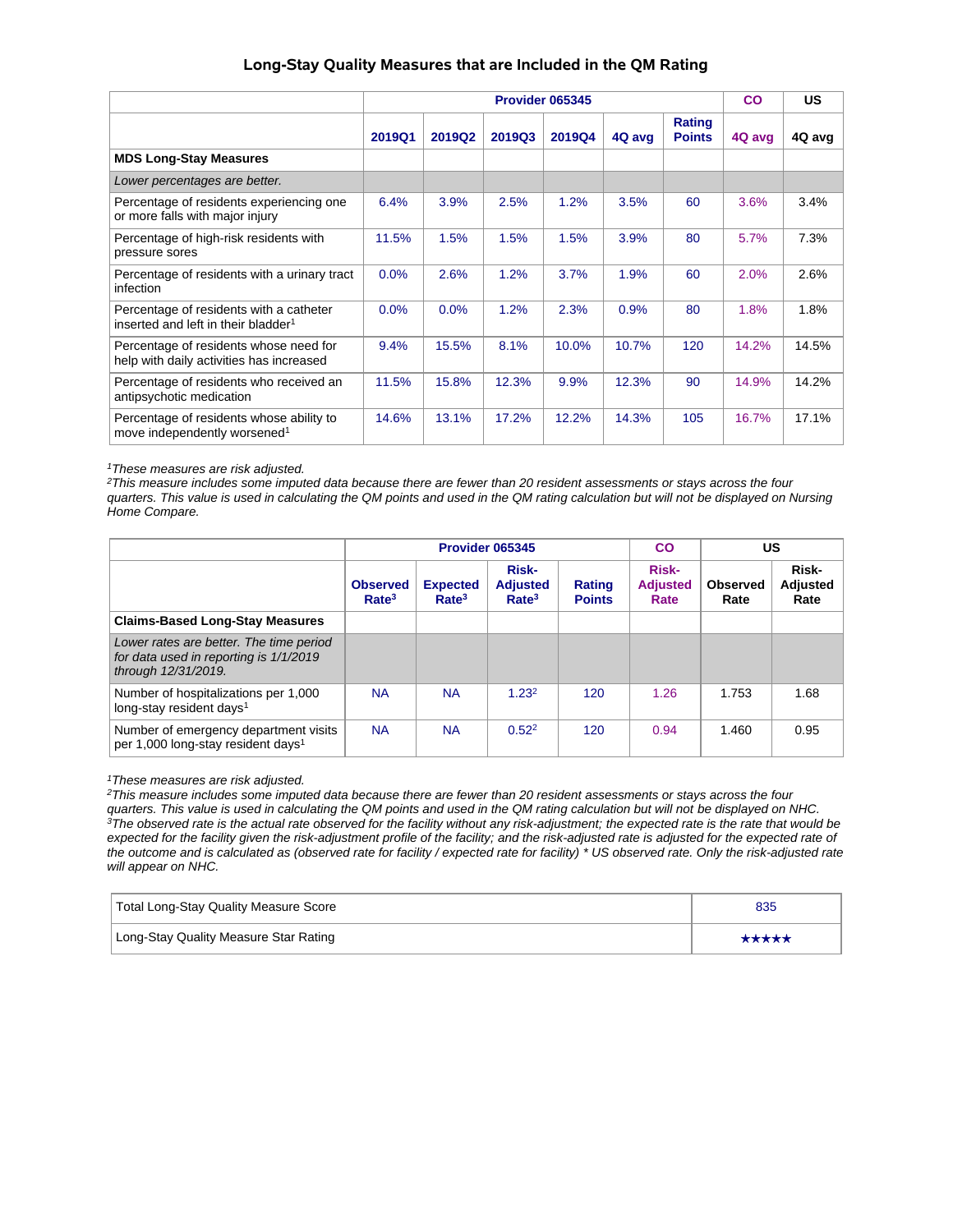#### **Short-Stay Quality Measures that are Included in the QM Rating**

|                                                                                                            | Provider 065345 |           |           |               |        |                         | CO     | US     |
|------------------------------------------------------------------------------------------------------------|-----------------|-----------|-----------|---------------|--------|-------------------------|--------|--------|
|                                                                                                            | 2019Q1          | 2019Q2    | 2019Q3    | <b>2019Q4</b> | 4Q avg | Rating<br><b>Points</b> | 4Q avg | 4Q avg |
| <b>MDS Short-Stay Measures</b>                                                                             |                 |           |           |               |        |                         |        |        |
| Higher percentages are better.                                                                             |                 |           |           |               |        |                         |        |        |
| Percentage of residents who made<br>improvements in function <sup>1</sup>                                  | 64.2%           | 75.6%     | 72.9%     | 73.1%         | 71.2%  | 105                     | 68.0%  | 67.8%  |
| Lower percentages are better.                                                                              |                 |           |           |               |        |                         |        |        |
| Percentage of residents who newly<br>received an antipsychotic medication                                  | 2.5%            | 2.9%      | 1.1%      | 1.1%          | 2.0%   | 40                      | 1.6%   | 1.8%   |
| NEW: Percentage of SNF residents with<br>pressure ulcers/injuries that are new or<br>worsened <sup>1</sup> | <b>NR</b>       | <b>NR</b> | <b>NR</b> | <b>NR</b>     | 3.7%   | 60                      | 4.0%   | 3.9%   |

 $NR = Not Reported.$  This measure is not calculated for individual quarters.

|                                                                                                                 |                                      |                                      | Provider 065345                               | <b>CO</b>                      | <b>US</b>                        |                         |                           |
|-----------------------------------------------------------------------------------------------------------------|--------------------------------------|--------------------------------------|-----------------------------------------------|--------------------------------|----------------------------------|-------------------------|---------------------------|
|                                                                                                                 | <b>Observed</b><br>Rate <sup>3</sup> | <b>Expected</b><br>Rate <sup>3</sup> | Risk-<br><b>Adjusted</b><br>Rate <sup>3</sup> | <b>Rating</b><br><b>Points</b> | Risk-<br><b>Adjusted</b><br>Rate | <b>Observed</b><br>Rate | Risk-<br>Adjusted<br>Rate |
| <b>Claims-Based Short-Stay Measures</b>                                                                         |                                      |                                      |                                               |                                |                                  |                         |                           |
| Higher percentages are better. The time<br>period for data used in reporting is<br>10/1/2017 through 9/30/2019. |                                      |                                      |                                               |                                |                                  |                         |                           |
| Rate of successful return to home and<br>community from a SNF <sup>1</sup>                                      | 56.4%                                | <b>NR</b>                            | 60.4%                                         | 135                            | 54.2%                            | 50.1%                   | 50.1% <sup>4</sup>        |
| Lower percentages are better. The time<br>period for data used in reporting is<br>1/1/2019 through 12/31/2019.  |                                      |                                      |                                               |                                |                                  |                         |                           |
| Percentage of residents who were<br>re-hospitalized after a nursing home<br>admission <sup>1</sup>              | 19.4%                                | 17.7%                                | 24.0%                                         | 75                             | 18.3%                            | 21.9%                   | 20.8%                     |
| Percentage of residents who had an<br>outpatient emergency department visit <sup>1</sup>                        | 14.7%                                | 9.1%                                 | 16.3%                                         | 30                             | 10.8%                            | 10.0%                   | 10.3%                     |

<sup>1</sup>These measures are risk adjusted.

<sup>2</sup>This measure includes some imputed data because there are fewer than 20 resident assessments or stays across the four quarters. This value is used in calculating the QM points and used in the QM rating calculation but will not be displayed on NHC.  $3$ The observed rate is the actual rate observed for the facility without any risk-adjustment; the expected rate is the rate that would be expected for the facility given the risk-adjustment profile of the facility. For successful community discharge, the risk-adjusted rate is calculated as (predicted rate / expected rate) \* US Observed rate and is referred to as the risk-standardized rate. For rehospitalization and emergency department visits, the risk-adjusted rate is calculated as (observed rate / expected rate) \* US observed rate. Only the risk-adjusted or risk-standardized rate will appear on NHC.

<sup>4</sup>For this measure, this value is the National Benchmark, rather than the national average of the risk-adjusted rate.  $NR = Not Reported.$  The expected rate is not reported for this measure.

| Unadjusted Short-Stay Quality Measure Score                                                   | 445               |
|-----------------------------------------------------------------------------------------------|-------------------|
| Total Short-Stay Quality Measure Score (unadjusted short-stay QM score*1150/800) <sup>1</sup> | 640               |
| Short-Stay Quality Measure Star Rating                                                        | $\star\star\star$ |
| Total Quality Measure Score <sup>2</sup>                                                      | 1475              |
| <b>Overall Quality Measure Star Rating</b>                                                    | *****             |

<sup>1</sup>An adjustment factor of 1150/800 is applied to the unadjusted total short-stay score to allow the long- and short-stay QMs to count equally in the total QM score.

 $2$ The total quality measure score is the sum of the total long-stay score and the total short-stay score. If a provider has only a long-stay score or only a short-stay score, then no total score is calculated and their overall QM rating is the same as the long-stay or short-stay QM rating, depending on which is available.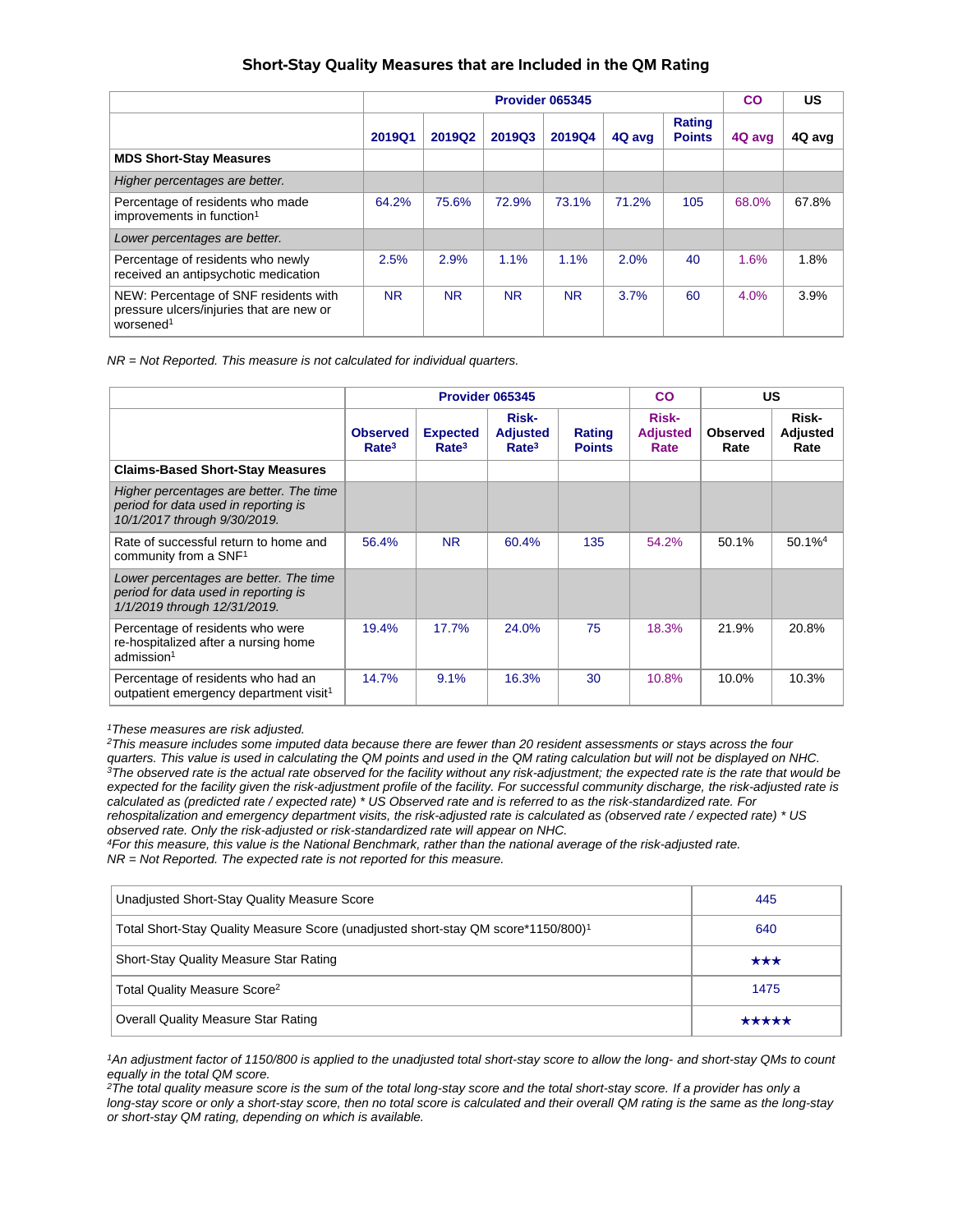| Quality Measures that are Not Included in the QM Rating |  |  |  |
|---------------------------------------------------------|--|--|--|
|---------------------------------------------------------|--|--|--|

|                                                                                            |        |        | Provider 065345 |        |        | CO     | US     |
|--------------------------------------------------------------------------------------------|--------|--------|-----------------|--------|--------|--------|--------|
|                                                                                            | 2019Q1 | 2019Q2 | 2019Q3          | 2019Q4 | 4Q avg | 4Q avg | 4Q avg |
| <b>MDS Long-Stay Measures</b>                                                              |        |        |                 |        |        |        |        |
| Higher percentages are better.                                                             |        |        |                 |        |        |        |        |
| Percentage of residents assessed and<br>appropriately given the seasonal influenza vaccine | 96.3%  | 96.3%  | 96.3%           | 96.3%  | 96.3%  | 95.6%  | 96.0%  |
| Percentage of residents assessed and<br>appropriately given the pneumococcal vaccine       | 91.0%  | 90.8%  | 87.7%           | 86.4%  | 88.9%  | 91.1%  | 93.9%  |
| Lower percentages are better.                                                              |        |        |                 |        |        |        |        |
| Percentage of residents who were physically<br>restrained                                  | 0.0%   | 0.0%   | 0.0%            | 0.0%   | 0.0%   | 0.1%   | 0.2%   |
| Percentage of low-risk residents who lose control of<br>their bowels or bladder            | 69.6%  | 76.0%  | 64.0%           | 72.4%  | 70.6%  | 48.8%  | 48.4%  |
| Percentage of residents who lose too much weight                                           | 6.6%   | 3.4%   | 0.0%            | 0.0%   | 2.5%   | 5.4%   | 5.5%   |
| Percentage of residents who have depressive<br>symptoms                                    | 3.8%   | 2.6%   | 2.6%            | 0.0%   | 2.3%   | 3.2%   | 5.1%   |
| Percentage of residents who received an<br>antianxiety or hypnotic medication              | 14.1%  | 12.1%  | 12.9%           | 11.7%  | 12.7%  | 11.9%  | 19.7%  |
| <b>MDS Short-Stay Measures</b>                                                             |        |        |                 |        |        |        |        |
| Higher percentages are better.                                                             |        |        |                 |        |        |        |        |
| Percentage of residents assessed and<br>appropriately given the seasonal influenza vaccine | 29.0%  | 29.0%  | 29.0%           | 29.0%  | 29.0%  | 79.5%  | 82.9%  |
| Percentage of residents assessed and<br>appropriately given the pneumococcal vaccine       | 22.7%  | 19.3%  | 7.6%            | 34.1%  | 21.1%  | 78.2%  | 83.9%  |

#### **Additional Notes Regarding the Quality Measure Tables**

"d<20". For individual quarters for the MDS-based QMs, d<20 means the denominator for the measure (the number of eligible resident assessments) is too small to report. A four quarter average may be displayed if there are at least 20 eligible resident assessments summed across the four quarters.

"NA". "NA" will be reported for quality measures not included in the QM Rating: 1) for which data are not available or 2) for which the total number of eligible resident assessments summed across the four quarters is less than 20.

#### **SNF QRP Measures:**

Two of the short-stay QMs used in the Five-Star QM rating calculation are SNF QRP measures: "Percentage of SNF Residents with Pressure Ulcers/Injuries that are New or Worsened" and "Rate of Successful Return to Home and Community from a SNF". There are additional SNF QRP measures that are not included in the Five-Star ratings but are displayed on NHC. Information about these measures can be found on separate provider preview reports that are located in the QIES mailbox. Please watch for communication from CMS on the availability of these reports. Additional information about the SNF QRP measures can be found in the Quality of Resident Care section on the References page of this report.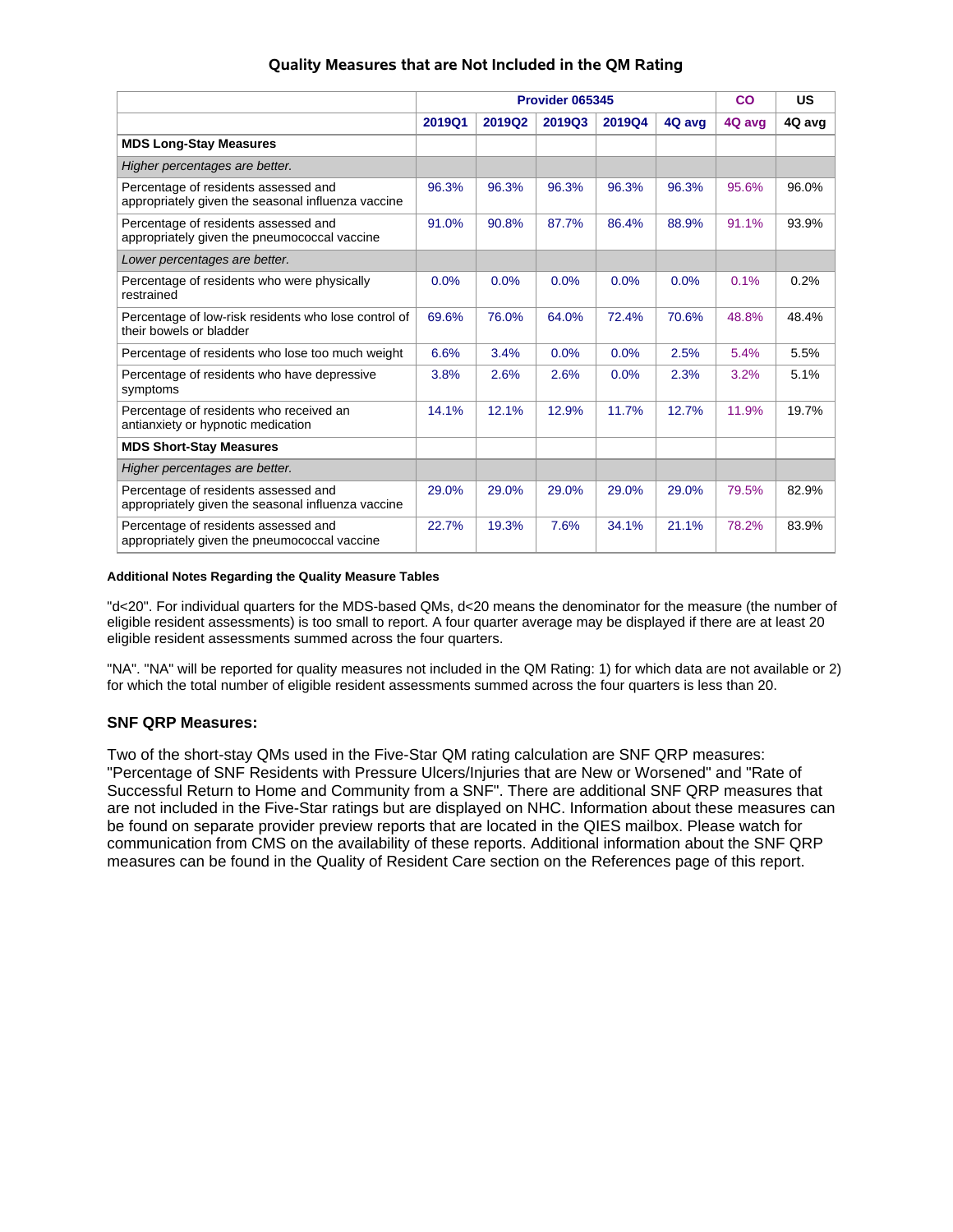# **Staffing Information**

PBJ data for **April 1, 2020 to June 30, 2020** (submitted and accepted by the **August 14, 2020** deadline) are being used to calculate the staffing ratings for three months starting with the **October 2020** NHC website update. The data listed below include the reported, expected and adjusted staffing levels for your facility, using the PBJ data for **April 1, 2020 to June 30, 2020** and the average MDS-based resident census for your facility. The expected staffing values are based on resident acuity levels using RUG-IV data. The Five-Star Rating Technical Users' Guide contains a detailed explanation of the staffing rating and the case-mix adjustment methodology.

| PBJ Nurse Staffing Information for April 1, 2020 to June 30, 2020<br>for Provider Number 065345 |                                                                         |                                                                                      |                     |                                 |  |
|-------------------------------------------------------------------------------------------------|-------------------------------------------------------------------------|--------------------------------------------------------------------------------------|---------------------|---------------------------------|--|
|                                                                                                 | <b>Reported</b><br><b>Hours per</b><br><b>Resident per</b><br>Day (HRD) | <b>Reported</b><br><b>Hours per</b><br><b>Resident per</b><br>Day (HRD)<br>(Decimal) | <b>Case-Mix HRD</b> | Case-Mix<br><b>Adjusted HRD</b> |  |
| Total number of licensed nurse staff<br>hours per resident per day                              | 2 hours and<br>12 minutes                                               |                                                                                      |                     |                                 |  |
| RN hours per resident per day                                                                   | 1 hour and 6<br>minutes                                                 | 1.106                                                                                | 0.307               | 1.392 <sup>1</sup>              |  |
| LPN/LVN hours per resident per day                                                              | 1 hour and 6<br>minutes                                                 | 1.095                                                                                | 0.676               | 1.195                           |  |
| Nurse aide hours per resident per day                                                           | 2 hours and<br>45 minutes                                               | 2.758                                                                                | 2.107               | 2.702                           |  |
| Total number of nurse staff (RN,<br>LPN/LVN, and Nurse Aide) hours per<br>resident per day      | 4 hours and<br>58 minutes                                               | 4.959                                                                                | 3.090               | 5.117 <sup>1</sup>              |  |
| Physical therapist <sup>2</sup> hours per resident<br>per day                                   | 4 minutes                                                               |                                                                                      |                     |                                 |  |

<sup>1</sup>Please see the staffing tables located in the Technical Users' Guide (link provided below) for the specific cut points utilized with the bold case-mix adjusted values.

<sup>2</sup>Physical therapist staffing is not included in the staffing rating calculation.

The average number of residents for your facility (based on the MDS census) is 78.0.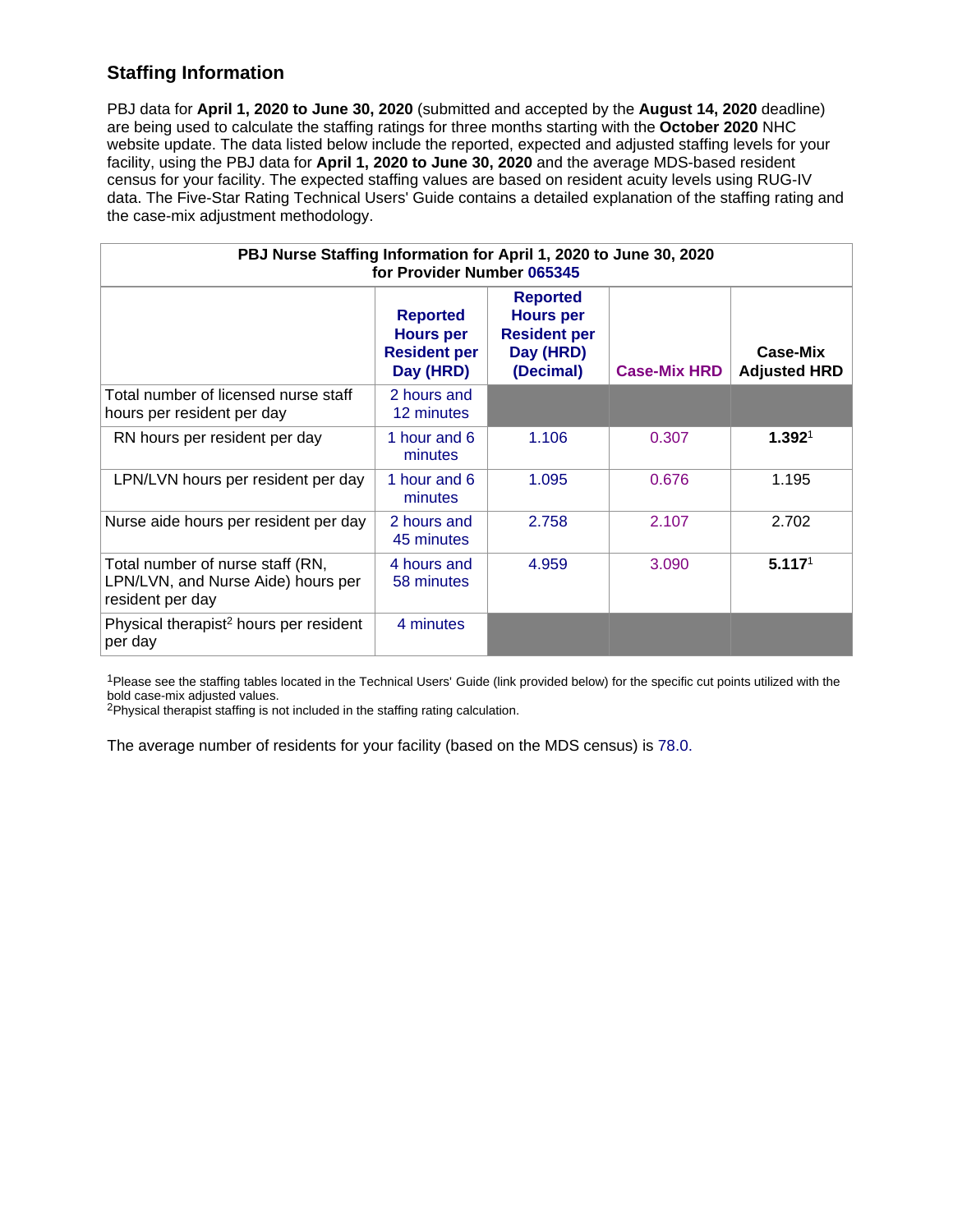### **Availability of Reported Staffing Data**

Some providers will see 'Not Available' for the reported hours per resident per day in the table above and a staffing rating may not be displayed for these facilities. There are several reasons this could occur:

- 1. No MDS census data were available for the facility.
- 2. No on-time PBJ staffing data were submitted for the facility.
- 3. Criterion no longer used.
- 4. The total reported staffing HRD were excessively low (<1.5 HRD).
- 5. The total reported staffing HRD were excessively high (>12.0 HRD).
- 6. The total reported nurse aide HRD were excessively high (>5.25 HRD).

7. A CMS audit identified significant discrepancies between the hours reported and the hours verified, or the nursing home failed to respond to an audit request.

8. Other reason.

### **Scoring Exceptions for the Staffing Rating**

The following criteria have been added to the usual scoring rules for assigning the staffing rating and the RN staffing rating.

1. Providers that fail to submit any staffing data by the required deadline will receive a one-star rating for overall staff and RN staffing for the quarter.

2. Providers that submit staffing data indicating that there were four or more days in the quarter with no RN staffing hours (job codes 5-7) on days when there were one or more residents in the facility, regardless of reported staffing levels, will receive a one-star rating for overall staff and RN staffing for the quarter.

3. CMS conducts audits of nursing homes to verify the data submitted and to ensure accuracy. Facilities for which the audit identifies significant discrepancies between the hours reported and the hours verified or those who fail to respond to an audit request will receive a one-star rating for overall staff and RN staffing for three months.